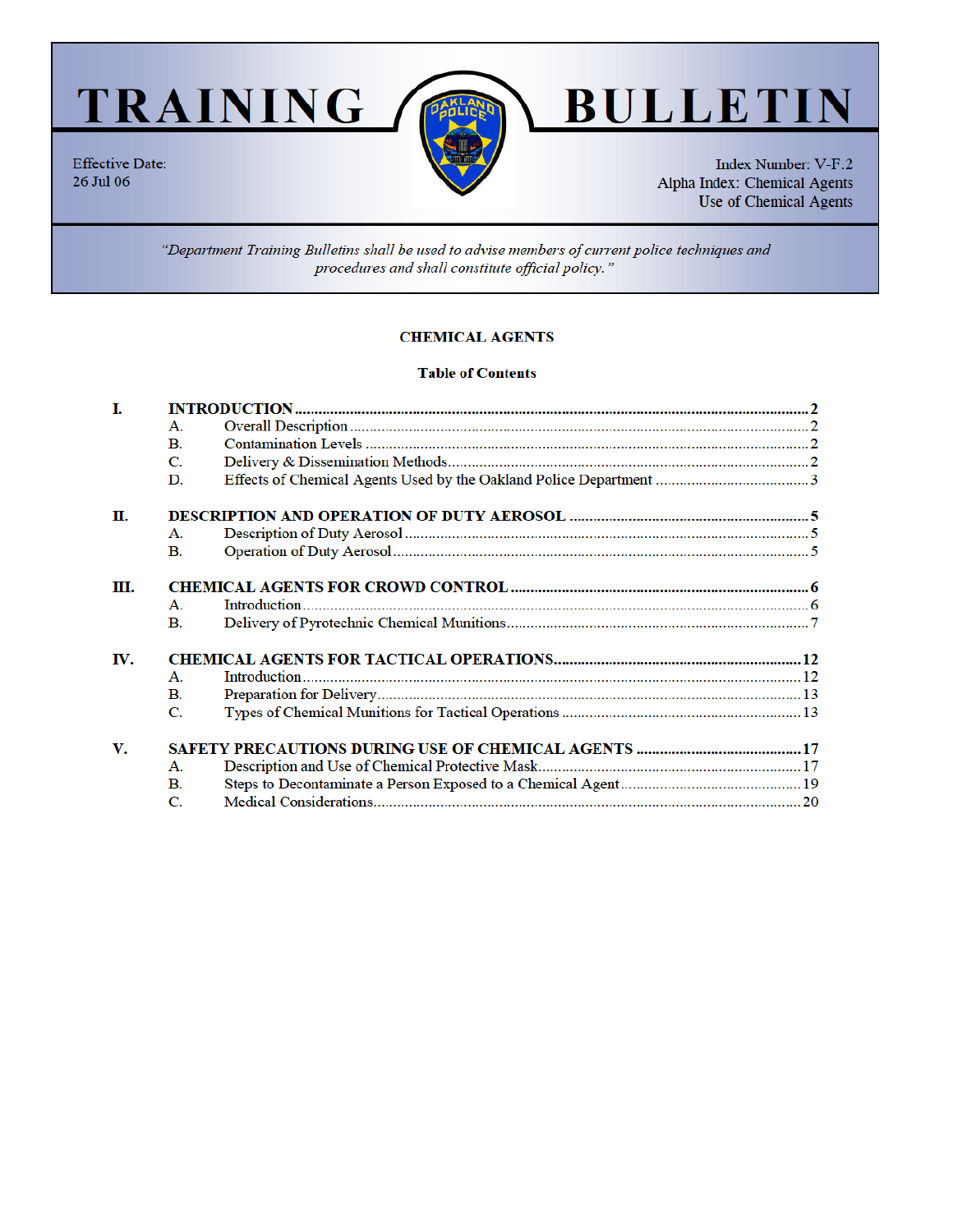

# **I. INTRODUCTION**

- A. Overall Description
	- 1. Chemical agents used by the Oakland Police Department are divided into three classes: duty aerosol to distract and confuse threats (discussed in Part II), chemical agents to disperse crowds (discussed in Part III), and chemical agents to detect and dislodge barricaded subjects (discussed in Part IV).
	- 2. Some chemical agents are used for more than one purpose and fall into more than one category.
	- 3. When used correctly, chemical agents are highly effective, but their effects dissipate quickly when a subject leaves a contaminated area.
	- 4. Members shall report all incidents when a chemical agent is applied to a subject in accordance with Department General Order (DGO) K-4, REPORTING AND INVESTIGATING THE USE OF FORCE.
- B. Contamination Levels
	- 1. Level 1: Direct physical contact with a chemical agent.

A Level 1 contamination is the result of a chemical agent being applied directly to a person.

2. Level 2: Indirect or secondary contact with a chemical agent.

Level 2 contamination may occur when person attempts to control an individual who has Level 1 contamination and the chemical agent is transferred through physical contact.

3. Level 3: Area contamination.

Level 3 contamination refers to the location or the site where a chemical agent has been dispersed. An individual traveling through a contaminated area may be affected by the chemical agent present.

C. Delivery & Dissemination Methods

Chemical agents are deployed in five ways:

1. Aerosol Delivery

A chemical agent laden liquid is forced through the nozzle of an aerosol container by a compressed gas.

2. Blast Dispersion

A fine chemical powder is expelled into the atmosphere in one of three ways: a detonator device, a compressed inert gas device, or a primer/black–powder cartridge. Because they offer very little fire hazard, these devices are ideal for indoor use.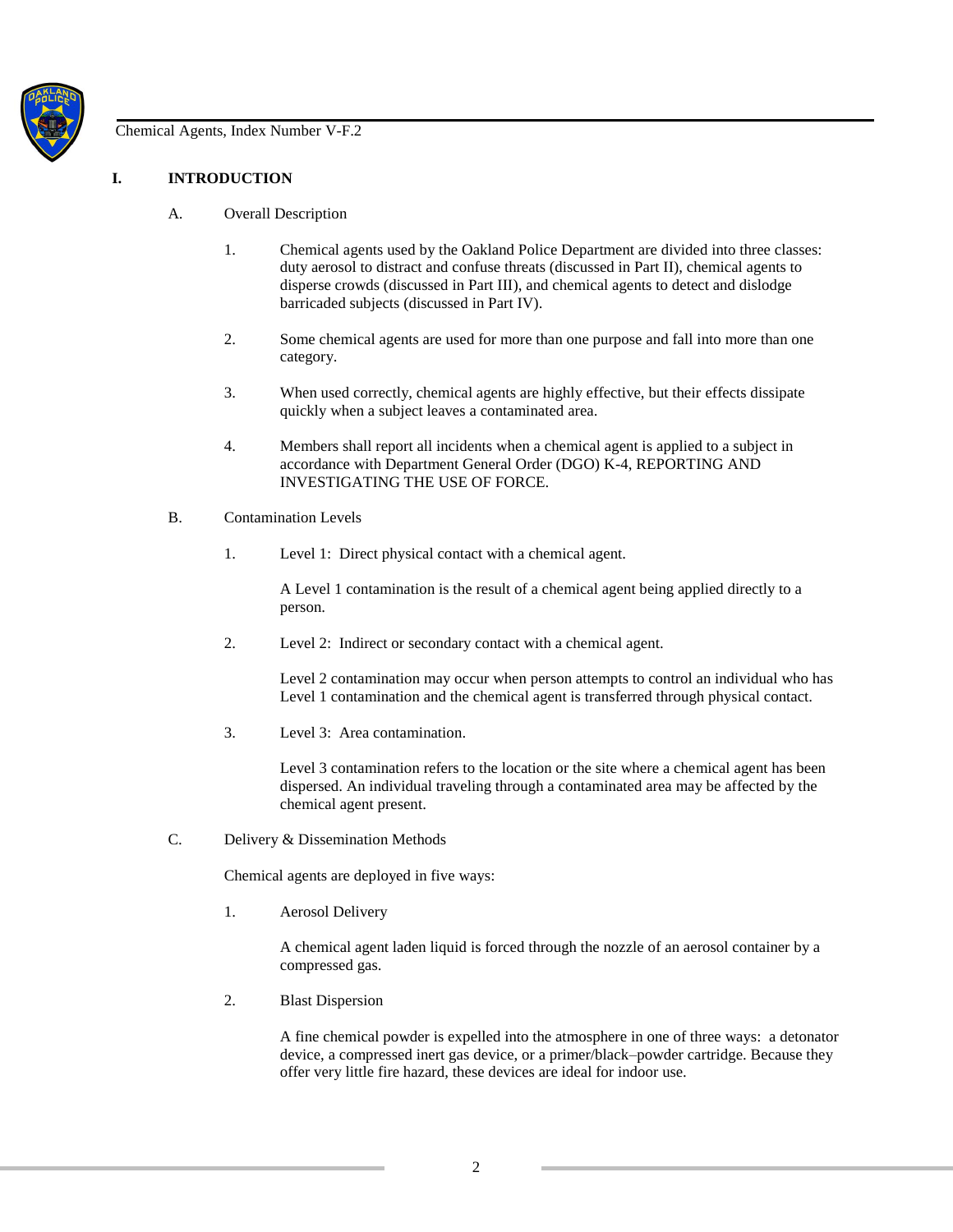

3. Fogging

A chemical is discharged into the atmosphere by introducing a chemical laden formula into an area of hot exhaust. This process produces a high volume of smoke heavily permeated with the chemical. Fogging devices are used outdoors when large areas require contamination.

4. Launching

A chemical agent is delivered to a specific location by means of a launching device. The Department uses the Defense Technologies 37mm, double action, single shot, smooth– bore launcher. This launcher is capable of delivering chemical agent projectiles at distances up to 150 yards, providing officers with maximum standoff capability.

5. Pyrotechnic Release

A chemical is released by mixing the chemical with smoke produced by a burning fuel. These devices are designed for outdoor use and should not be thrown into or onto a building without proper flame containment.

- D. Effects of Chemical Agents Used by the Oakland Police Department
	- 1. Oleoresin Capsicum (OC*)* 
		- a. When OC is properly applied, the contaminated person involuntarily closes his/her eyes and is not able to reopen their eyes until the effects dissipate. Contaminated persons experience a burning sensation, redness, and a slight swelling at affected areas; a burning sensation and slight swelling to mucous membranes; excessive nasal mucous secretion; and shortness of breath.
		- b. Allergic reactions to OC are rare. Although most allergic reactions are not life threatening, medical treatment must be provided. Signs of an allergic reaction may include itching, hives, difficulty in swallowing, and facial swelling (particularly around the eyes, lips, or nose).
		- c. Exposure to OC may cause some individuals to become disoriented and confused. Due to the physical discomfort, some individuals may experience anxiety and panic.
		- d. Most individuals react to OC within 1-5 seconds, providing the eyes and facial area have been sufficiently contaminated. OC is most effective on individuals who are lucid and have a normal pain threshold.
		- e. An individual's mindset may influence OC's effectiveness. Goal oriented and mentally focused subjects may still accomplish their goals even though they cannot see and are experiencing significant pain and discomfort.
		- f. Many OC failures are a result of operator error.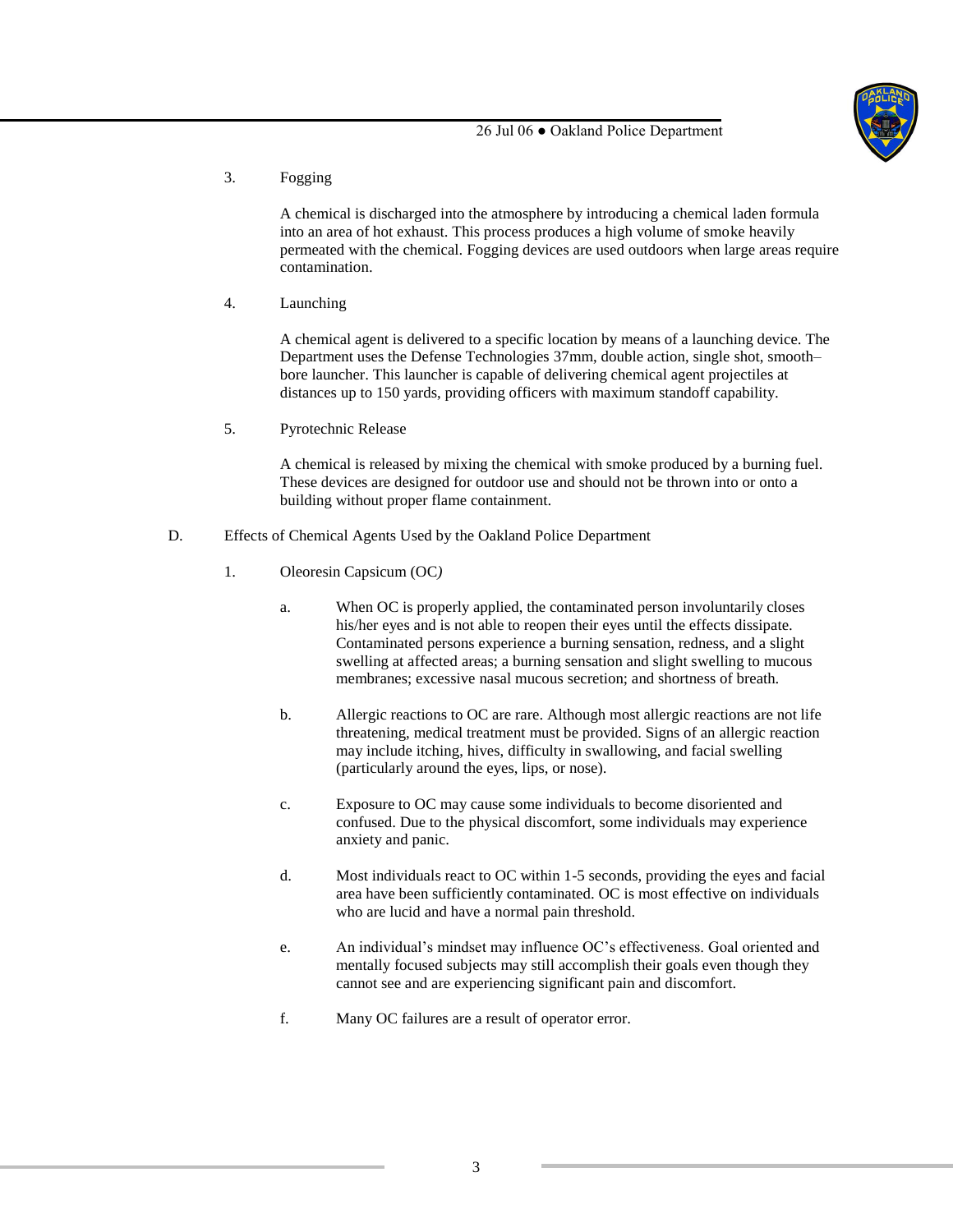

- g. Failure may also occur when OC is applied to individuals under the extreme influence of drugs/alcohol and/or with mental disturbances. Officers should never rely solely on a chemical agent, and alternate plans should be in place if the chemical agent does not produce the desired effect.
- h. Animals used in police work, such as dogs and horses, are affected by exposure to OC.
- i. Any powder or liquid OC chemical device which is delivered by a hand-held aerosol, or is hand-thrown or launched is color–coded with an ORANGE label or with ORANGE printing.
- 2. Orthochlorobenzalmalononitrile (CS)
	- a. When CS is properly applied, the contaminated individual feels a prickly, burning sensation on the skin, especially around the moist areas of the body such as the eyes, mouth, nose, throat, and armpits. CS causes excessive tearing and mucous discharge from the nasal passages. The contaminated person involuntarily closes and is not able to keep open his/her eyes. Breathing CS may create a feeling of tightness in the chest, shortness of breath, coughing, and/or sneezing. Extended and extreme exposures may result in nausea and vomiting.
	- b. Exposure to CS may cause some individuals to become disoriented and confused. Due to the physical discomfort, some individuals may experience anxiety and panic.
	- c. Most individuals react to CS within 3-7 seconds, depending on contamination concentration and the subject's mental state and physical condition. CS is most effective on individuals who are lucid and have a normal pain threshold.
	- d. Failure may occur when CS is applied to individuals under the extreme influence of drugs/alcohol and/or with mental disturbances. No deaths have been attributed to the use of CS.
	- e. Animals used in police work will suffer very little, if at all, from the effects of CS.
	- f. Any CS chemical device is color–coded BLUE.
- 3. Hexachloroethane (HC)(White Smoke)
	- a. Smoke munitions produce dense clouds of white–gray smoke.
	- b. Smoke is not a chemical agent; however, it may cause coughing and slight nasal and throat irritation. Smoke is used to mask the movement of personnel, plot wind direction and speed for chemical agent deployment, and to distract attention from other activities.
	- c. Smoke can only be deployed in the pyrotechnic form and is primarily designed for outdoor use.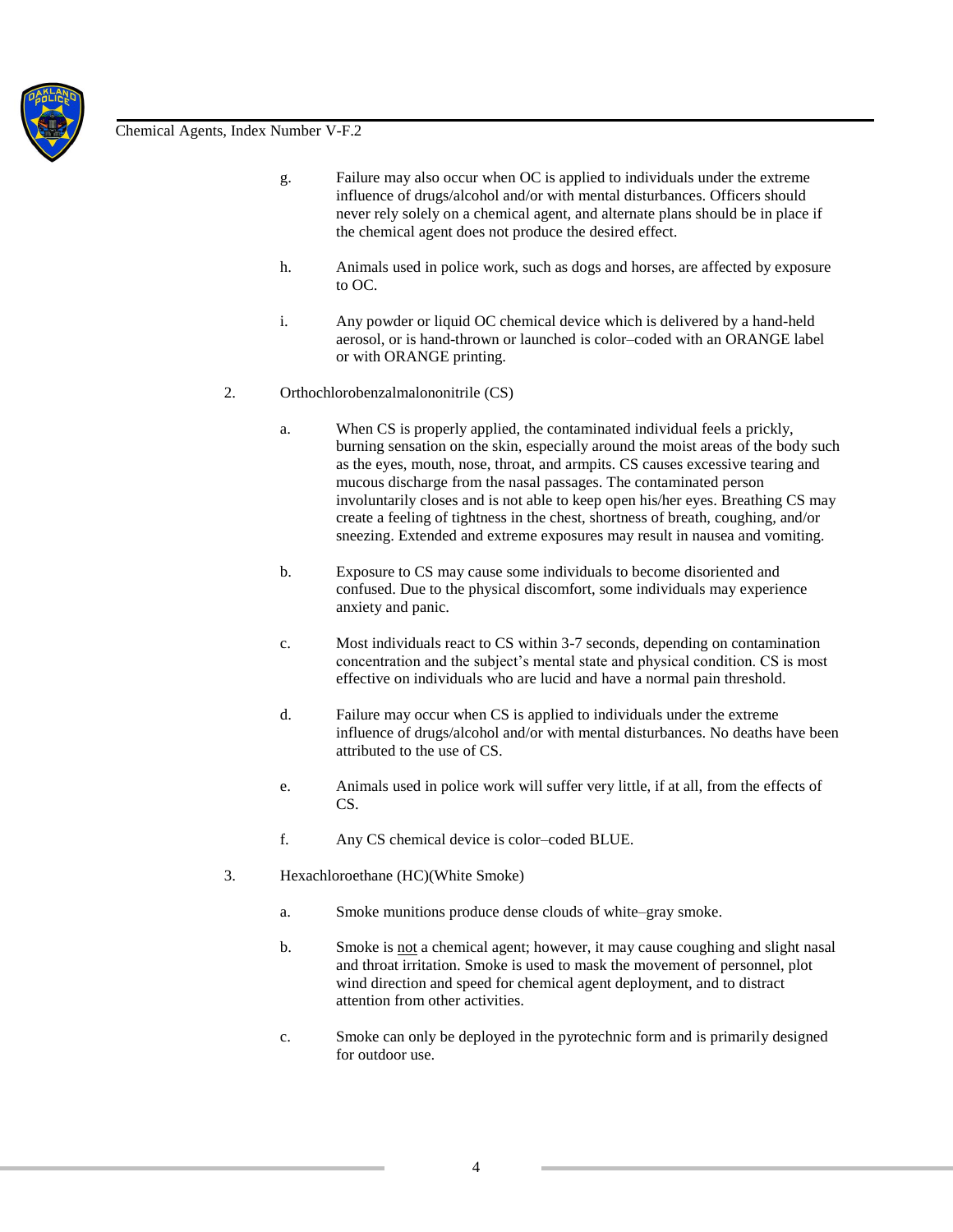

## **II. DESCRIPTION AND OPERATION OF DUTY AEROSOL**

- A. Description of Duty Aerosol
	- 1. Officers carry Oleoresin Capsicum (OC) aerosol spray on their duty belts for immediate deployment as a force option.
	- 2. Officers consistently carry OC in the same location on their duty belt, facilitating a quick draw. What may work for one officer may not work for others.
	- 3. The canister should lend itself to retention techniques if a subject attempts to remove the canister from an officer's belt. Officers ensure the positioning of an OC canister behind a firearm does not interfere with unsnapping and drawing the firearm from its holster.
	- 4. Officers carry OC canisters in a manner that eliminates the possibility of accidental discharge.
	- 5. The Oakland Police Department authorizes two sizes of aerosol canisters for duty carry; the size an officer carries is his or her discretion.
	- 6. The First Defense/Federal Laboratories MK6 is a hand held aerosol device that contains .68 fluid ounces of liquid OC. The OC is dissolved in a non-flammable, water-based liquid carrier that is propelled by compressed nitrogen. The small size of the canister and the built–in belt clip make this canister ideal for plainclothes carry. The MK6 delivers a ballistic stream to a distance of 10 feet. The hydraulic needle effect range (explained below) is 3 feet. Under exigent circumstances, this canister may be deployed at distances closer than 3 feet.
	- 7. The First Defense/Federal Laboratories MK4 is a hand held aerosol device that contains 3.0 fluid ounces of liquid OC. As with the MK6, the OC is dissolved in a nonflammable, water-based liquid carrier that is propelled by compressed nitrogen. The MK4 delivers a ballistic stream to a distance of 10 feet. The hydraulic needle effect range is 3 feet. Under exigent circumstances, this canister may be deployed at distances closer than 3 feet.
	- 8. OC may have little or no effect on individuals who have a high pain threshold, are under the influence of alcohol or narcotics, or are mentally disturbed.
	- 9. The hydraulic needle effect is the consequence of solid particulates traveling at high velocity and damaging soft tissue. Under normal conditions, the minimum safe distance for OC application is 36 inches. Although no documented cases exist in which the hydraulic effect has caused injury, officers are reminded that the possibility of injury, although rare, exists.
- B. Operation of Duty Aerosol
	- 1. The primary target areas for OC are the eyes, eyebrows, and forehead. The secondary target areas are the nose and mouth. It is recommended that officers spray the target areas using a one to three second burst to ensure sufficient agent direct contamination. Officers need to be prepared to use multiple bursts as subjects often move as they are being sprayed and the subject may not react to the effects of the OC immediately. Like any other force option, only the proper application of OC ensures its effectiveness. The majority of OC application failures are due to applying OC to non-target areas.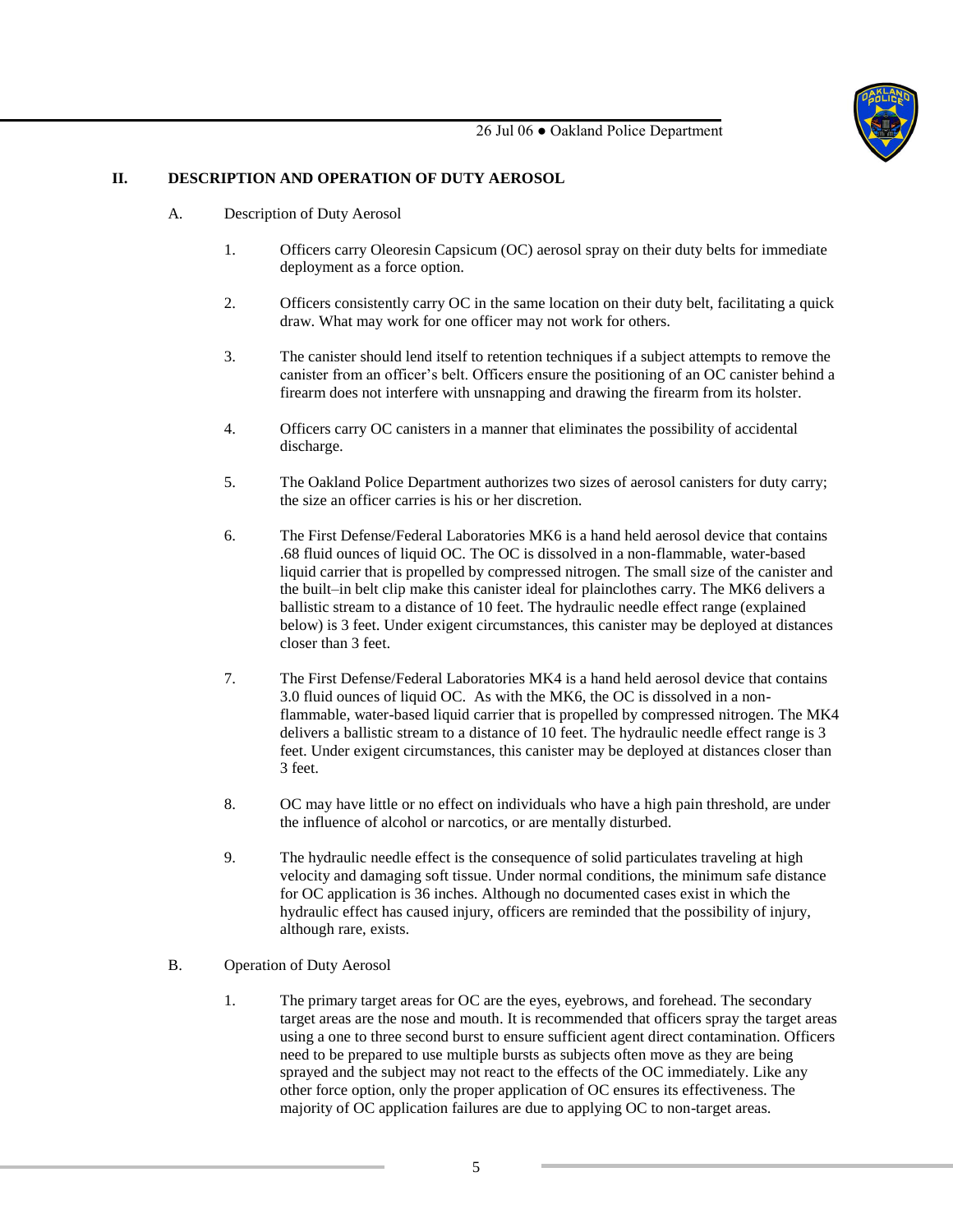

- 2. Wind, rain, fans, hats, glasses, and other forms of shielding may affect the successful delivery of the ballistic stream.
- 3. Officers should never rely solely on one course of action. A preplanned alternate course should be readily available should the delivery of OC fail.
- 4. Officers shall attempt to avoid the use of OC on the following persons unless there is an imminent threat of injury to the officer, third party, or the subject:
	- a. The elderly
	- b. A subject known or reasonably known to be mentally disturbed
	- c. A subject known or reasonably believed to be suffering from obvious respiratory disabilities
	- d. A subject known or reasonably known to be pregnant
	- e. Young children
	- f. A handcuffed subject

## **III. CHEMICAL AGENTS FOR CROWD CONTROL**

- A. Introduction
	- 1. Chemical agents play a significant role in crowd control. Mobile field forces may be required to disperse or control non-compliant crowds, deny public areas, and clear structures that are being looted by rioters by using chemical agents.
	- 2. When an unlawful assembly has been declared and the subjects do not voluntarily leave, the Incident Commander may decide to use chemical agents to disperse a non-compliant crowd. Officers shall only use chemical agents as a crowd dispersal tactic after receiving orders from the Incident Commander or supervisors Crowd mentality, crowd distance, and environmental conditions dictate what type of chemical agent delivery system officers may use. Department approved chemical agents for crowd control are blast dispersion powder and pyrotechnic munitions.
	- 3. Duty Aerosol OC shall not be used for crowd dispersal. During crowd control situations, Duty Aerosol OC may only be used against specific individuals who are engaged in specific acts of serious unlawful conduct or who are actively resisting arrest.
	- 4. This Training Bulletin discusses how to deliver chemical munitions. For specific crowd control guidelines and tactics, refer to Training Bulletin III-G, Crowd Control and Crowd Management (28 Oct 05).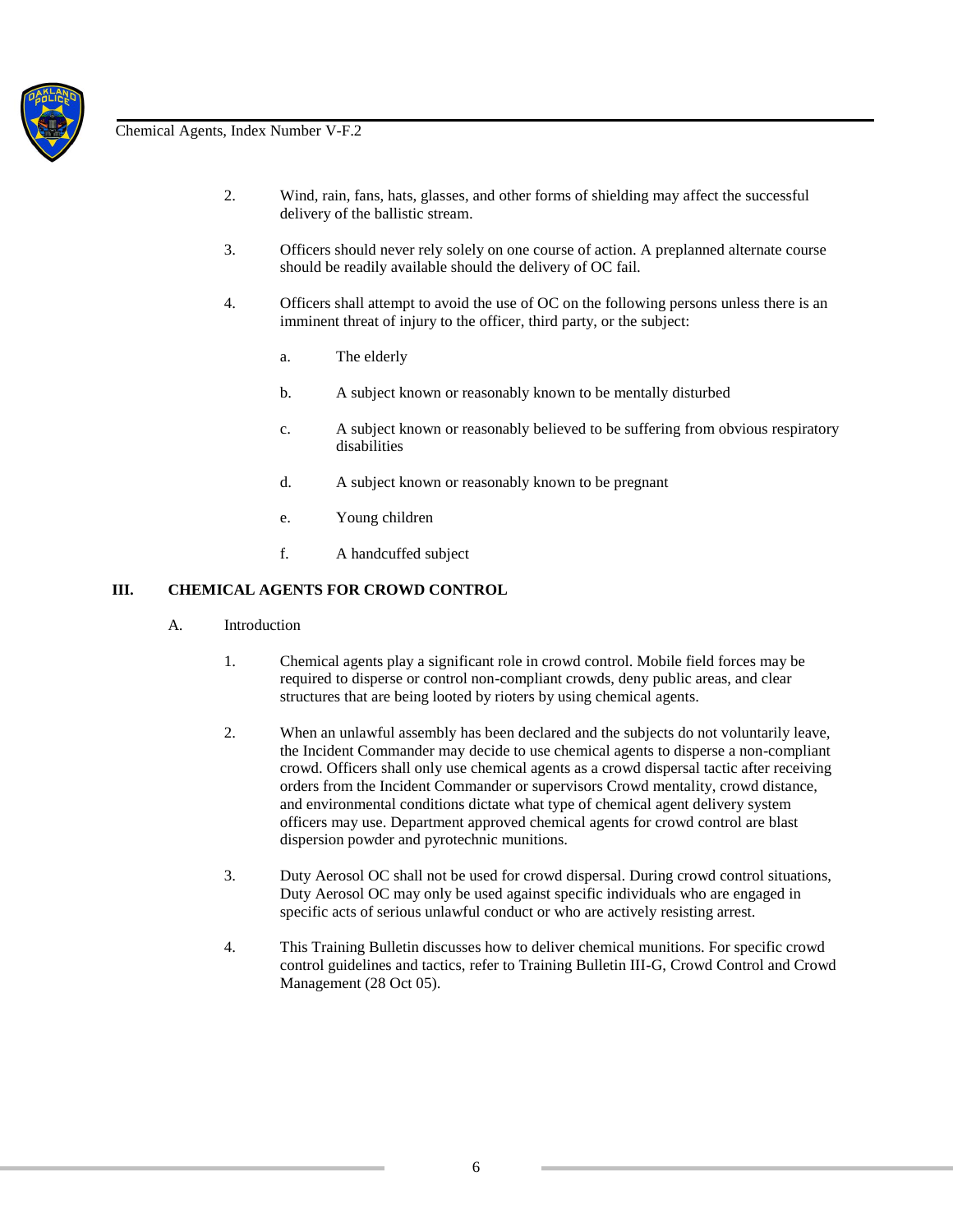

#### B. Delivery of Pyrotechnic Chemical Munitions

Pyrotechnic chemical munitions are hand thrown grenades or munitions launched from a launching device.

- 1. Hand Deployed Grenades
	- a. Description
		- 1) Hand–thrown munitions are primarily pyrotechnic grenades. There are many types of grenades, but all have the same basic operating characteristics. A standard grenade consists of a body, a fuse, burning and chemical agents, and a safety lever.
		- 2) The body of a grenade is nothing more than a container holding the fuse and burning and chemical agents together.
		- 3) Pyrotechnic grenades use a M201A1 mechanical fuse. This fuse has a burn time of approximately 2.0 seconds. After the safety lever is released, the delay element burns for approximately 2 seconds before the main burning agent ignites.
		- 4) The burning agent is the fuel mixture that burns along with the chemical agent. The burning agent produces a smoke cloud that carries the chemical agent particles into the atmosphere.
		- 5) The safety lever is the metal lever attached to the fuse. When attached to the fuse, the safety lever prevents the spring–loaded striker mechanism in the fuse from striking and igniting the delay element.
		- 6) The deployment range of a grenade is dependent upon the throwing ability of the deploying officer.
	- b. Instruction for Deploying a Grenade by Hand
		- 1) To deploy a grenade by hand, follow these steps:
		- 2) Grip the grenade with the safety lever positioned in the web of the throwing hand. The pin should face the non-throwing side of the body.
		- 3) Left–handed throwers may have to invert the grenade and grip it so that the fuse is pointed toward the ground. This grip facilitates the pin facing the non-throwing side of the body.
		- 4) Prepare the pin by partially straightening the tail end of the safety pin.
		- 5) Use the index finger of the non-throwing hand to hook the safety pin through the pin ring. Twist and pull the pin out of the fuse. Retain the pin until after the grenade has been deployed.
		- 6) Visually check the target area for subjects that might be injured by the deployment or unable to escape the effects of the chemical agents, (e.g., elderly, physically disabled, or young children).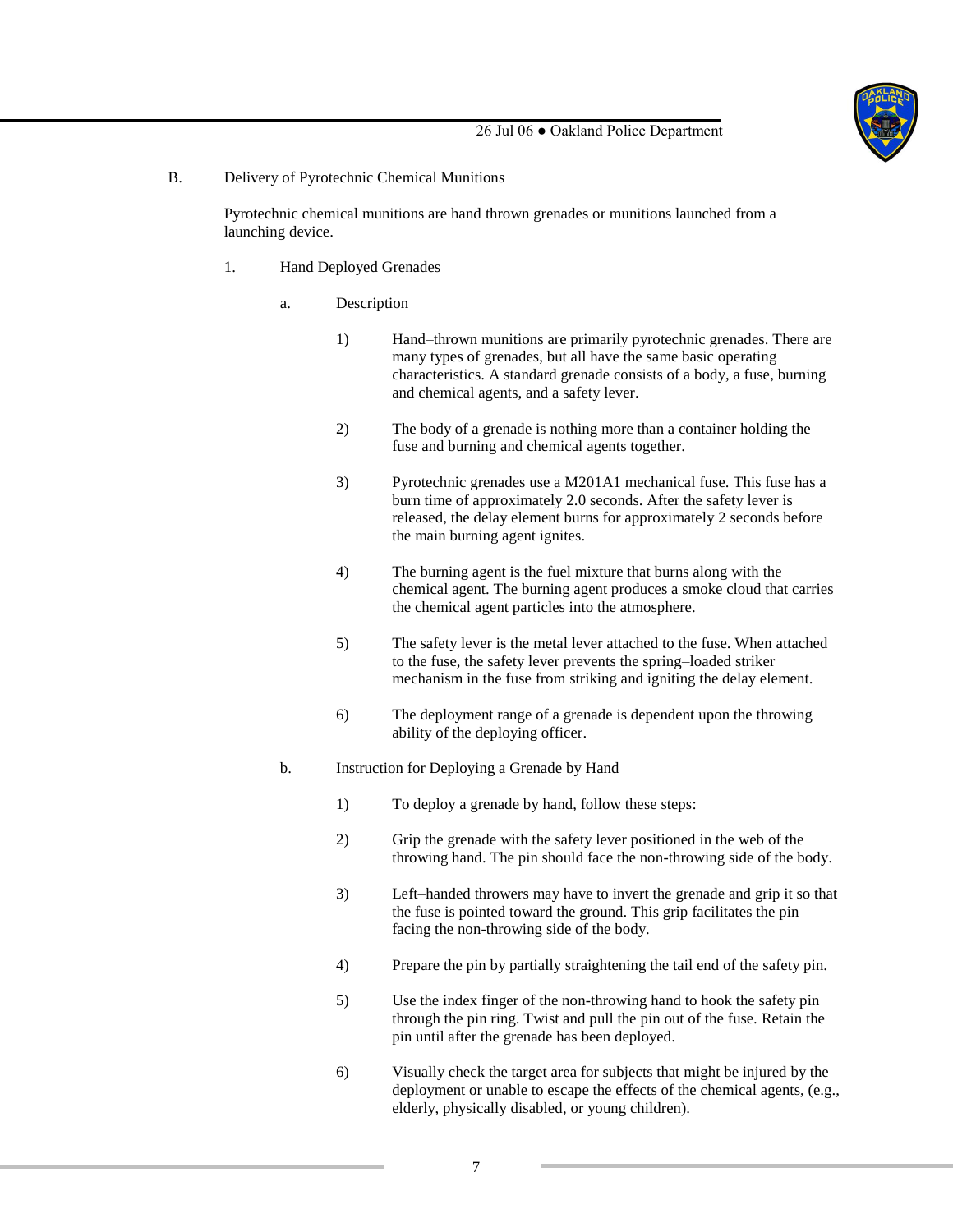

- 7) If you decide not to throw the grenade, you may re-insert the safety into the fuse (Expect some difficulty in re-inserting the safety pin.).
- 8) Throw the grenade toward the target area.
- 9) An officer may throw a grenade in three ways. The best way of throwing a grenade depends upon the preference of the individual officer.
- 10) Officers execute a straight–arm throw by extending their arm to the rear and throwing the grenade in a sweeping motion over their head. The free arm maintains balance and creates momentum for the throwing arm.
- 11) The overhand throw is similar to throwing a baseball. Officers cock their throwing arm behind their head while pointing their free hand toward the target area.
- 12) Officers execute an underhand lob by "lobbing" the grenade in the same fashion as lobbing a horseshoe or a slow–pitch softball. Officers may choose this throw when the target area is only a short distance away.
- c. Types of Grenades Used by the Department
	- 1) #2/Spede-Heat
		- a) The #2/Spede-Heat is a metal–bodied grenade shaped like a soda can. The grenade is 2.62 inches in diameter and 6.12 inches long. It contains 81.2 grams of chemical agent. The Department maintains an inventory of this grenade in both CS and HC (Smoke).
		- b) The #2/Spede-Heat is a long burning, high volume, continuous discharge grenade. It has a 30 – 40 second burn time. The chemical agent is discharged through 4 gas ports located at the top of the grenade, 3 gas ports on the sides, and 1 gas port on the bottom.
		- c) The long burn time may allow for "throwback" by individuals using burn protection on their hands. This device should not be deployed onto rooftops, in crawl spaces, or indoors due to its fire producing capability.
	- 2) The #4/Triple Chaser
		- a) The #4/Triple Chaser is a metal–bodied grenade shaped like a soda can. The grenade is 2.70 inches in diameter and 6.5 inches long. It contains 92 grams of chemical agent. The Department maintains an inventory of this grenade in both CS and HC (Smoke).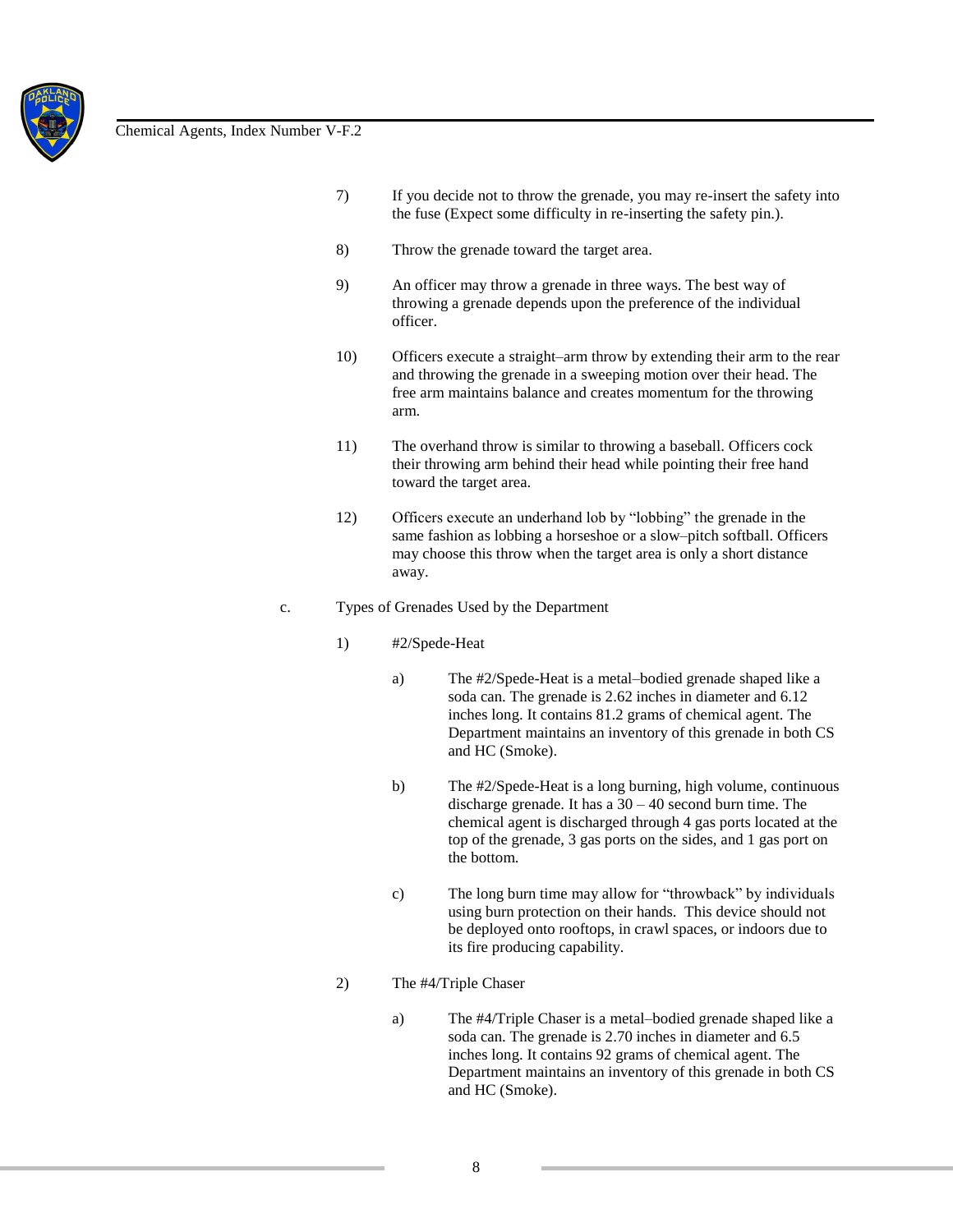

- b) The #4/Triple Chaser is a fast burning, medium volume grenade that separates into three sub-munitions on deployment. When the grenade is deployed, a small charge between the sections causes the sub-munitions to separate, creating approximately 20 feet between the sub-munitions. The  $\#4$ /Triple Chaser has a  $20 - 30$  second burn time.
- c) This device should be thrown under-hand to keep the grenade moving towards the target area. This method assists the submunitions to deploy on a line from left to right.
- d) The separating sub-munitions and quick burn time minimize "throw-back" potential. This device should not be deployed onto rooftops, in crawl spaces, or indoors due to its fire producing capability.

# 3) #15 Han-Ball

- a) The #15 Han-Ball grenade is a rubber–bodied grenade shaped like a baseball. The grenade is 3.10 inches in diameter and 4.8 inches long. It contains a total of 45.4 grams of chemical agent. The Department maintains an inventory of this grenade in both CS and HC (Smoke).
- b) The #15 Han-Ball is a fast burning, high volume continuous discharge grenade. It has a 15-20 second burn time. The chemical agent is discharged through 3 ports located on the equator of the grenade body.
- c) The location of the ports minimizes the grenade's "throwback' potential. This device should not be deployed onto rooftops, in crawl spaces, or indoors due to its fire producing capability.

## 4) #98 Pocket

- a) The #98 Pocket grenade is a metal–bodied grenade that is cylindrical shaped. The grenade is 1.4 inches in diameter and 4.75 inches long. It contains a total of 25.2 grams of chemical agent. The Department maintains an inventory of this grenade in both CS and HC (Smoke).
- b) The #98 Pocket grenade is a small, lightweight, easily carried, quick burning, reduced volume, continuous discharge grenade. It has a 20-25 second burn time.
- c) The #98 Pocket grenade is not specifically intended as a crowd control device. It was designed with the tactical team in mind for distraction, concealment, rescue, or signaling. This device should not be deployed onto rooftops, in crawl spaces, or indoors due to its fire producing capability.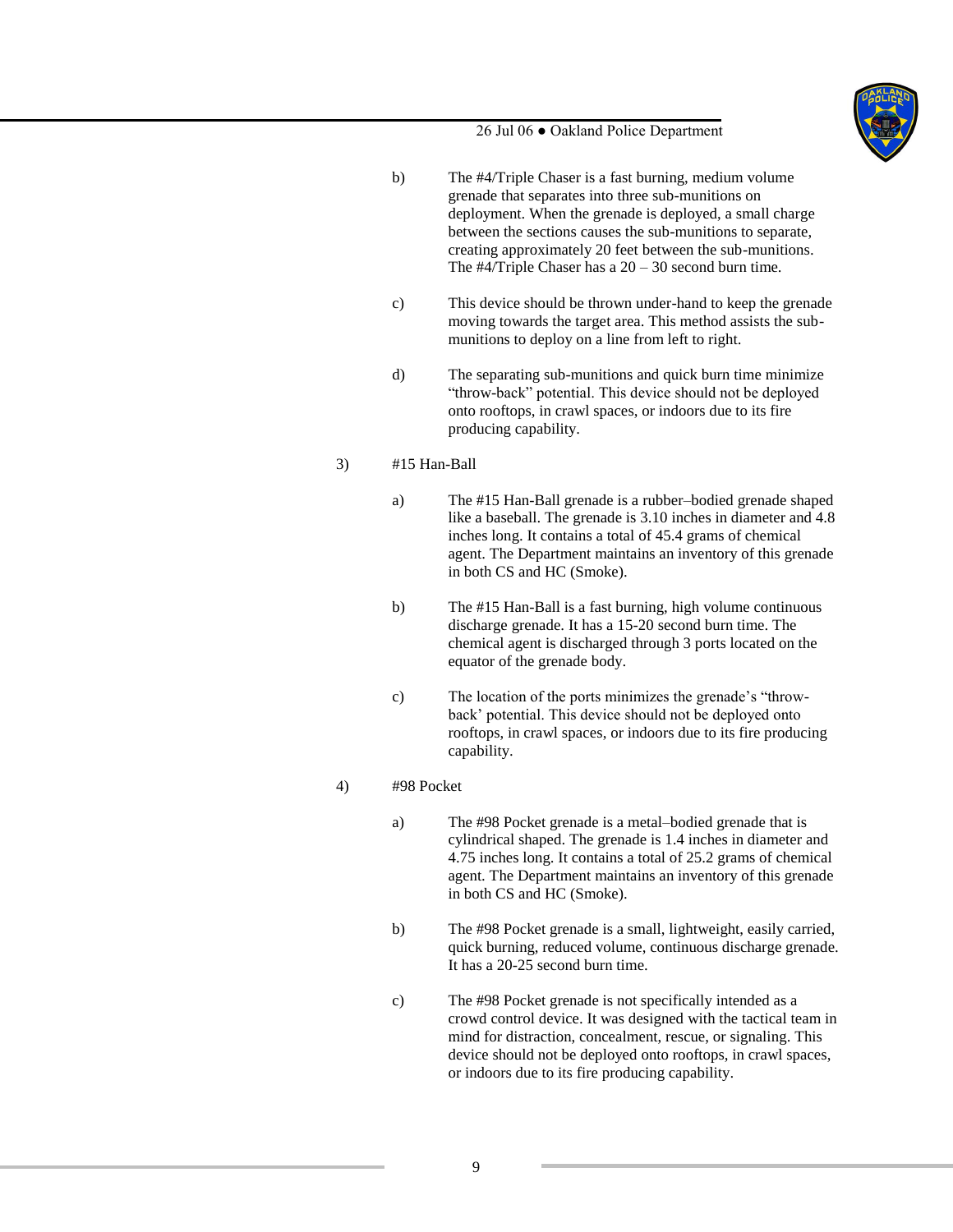

- 5) #15 Rubber CS Blast Dispersion
	- a) The #15 Rubber CS Blast Dispersion grenade is a rubber– bodied grenade shaped like a baseball. The grenade is 3.10 inches in diameter and 4.8 inches long and contains 8.0 grams of flash powder and 2.0 grams of powdered CS chemical agent.
	- b) When the #15 Rubber CS Blast Dispersion grenade is deployed, the grenade has an initial 1.5 second delay that initiates fuse assembly separation, followed by another .5 second delay before the grenade discharges.
	- c) Unlike other grenades, the #15 Rubber CS Blast Dispersion grenade is a non-pyrotechnic grenade. Instead, this grenade produces 3 stimuli for psychological and physiological effect: light, sound, and chemical agent in the form of powdered CS.
	- d) Upon discharge, a bright white light is emitted along with a loud report sufficient to disperse the powdered chemical agent in a 50–foot radius.
	- e) This grenade may be deployed for ground or aerial bursts at the discretion of the officer deploying the munition. The #15 Rubber CS Blast Dispersion grenade may also be used in tactical situations.

#### 2. Launched Pyrotechnic Munitions

- a. Description and Use
	- 1) Launched chemical munitions enhance officer safety in crowd control situations by providing officers with standoff capability while delivering chemical agents from a distance.
	- 2) The Department Tactical Team maintains three configurations of the Defense Technologies Model L1, 37mm Launcher: the full stock configuration, the tactical model, and the pistol model.
	- 3) The L1 Launcher is a single shot, smooth bore launcher. It has a double action trigger and a top latch breech lock that, when lifted, may be opened for loading and un-loading.
	- 4) The launcher has a bladed front sight and a rear leaf sight.
	- 5) The sights are configured so that, when the rear sight is folded down, the front sight may be used for precision fire to a range of 50 yards. When the rear leaf sight is raised, the lower aperture of the rear sight is used for precision fire to a range of 50-75 yards. The upper aperture on the rear leaf sight is used for precision fire onto targets that are at a range of 75-100 yards.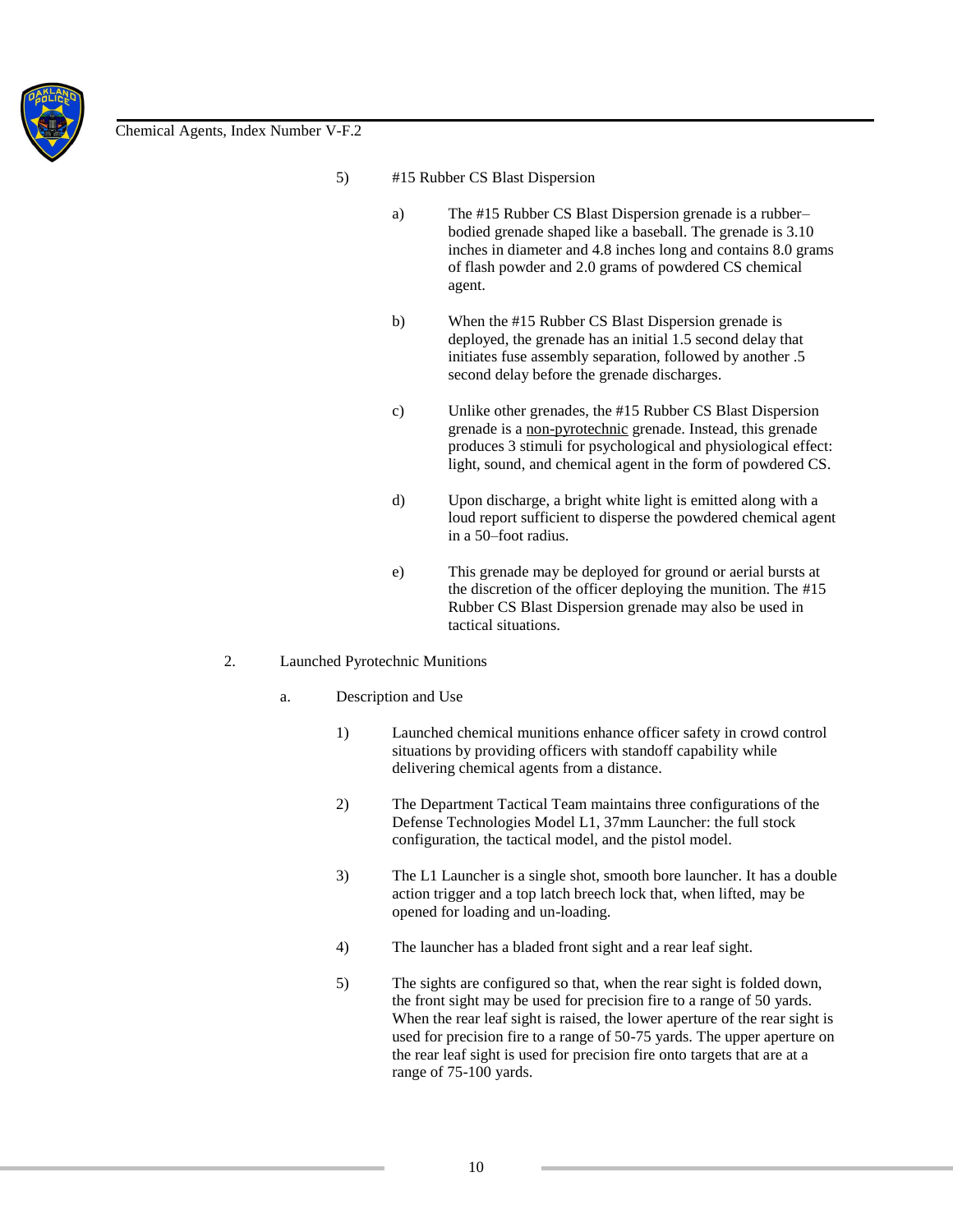

- 6) The launchers are cleaned in the same fashion and using the same equipment and solvents as are used for cleaning a firearm. Only trained personnel who maintain qualification standards may use the launcher.
- b. Types of Launched Munitions Used by the Department
	- 1) Spede-Heat 37
		- a) The Spede-Heat 37 is a 37mm pyrotechnic munition designed to deliver one chemical or smoke canister down range to a target at a distance of up to 150 yards. The Department maintains this munition in the CS configuration.
		- b) The canister is 1.5 inches in diameter and 4.75 inches long. It contains 25.2 grams of CS and has a burn time of 20-30 seconds.
		- c) The canister may be fired in the air at an angle of 25-30 degrees to achieve maximum standoff distance. The canister may also be skip-fired into the target area from lesser distances.
		- d) The Spede-Heat 37 is designed for outdoor use and is not intended for barricade penetration. A spotter should ensure launched canisters do not ignite fires. Because serious injury may result, do not fire this canister directly at persons.

## 2) Skat Shell 37

- a) The Skat Shell 37 is a 37mm munition designed to deliver multiple pyrotechnic chemical or smoke canisters down range to a target at a distance of up to 75 yards. The Department maintains this munition in the CS configuration.
- b) The cartridge is 1.5 inches in diameter and 5.5 inches long. The cartridge contains five separate sub-munitions with 34 grams of chemical agent. The burn time for the sub-munitions is 20-30 seconds.
- c) The Skat Shell 37 allows for a broad deployment of chemical agents by one grenadier. The five separate sub-munitions function individually once the cartridge is discharged. The small scattering effect and the rapid burning of the submunition canisters provide a wide area of coverage and minimize the "throwback" potential.
- d) The cartridge may be fired at an angle of 25-30 degrees to achieve maximum standoff distance. The cartridge may also be skip-fired into the target area from lesser distances.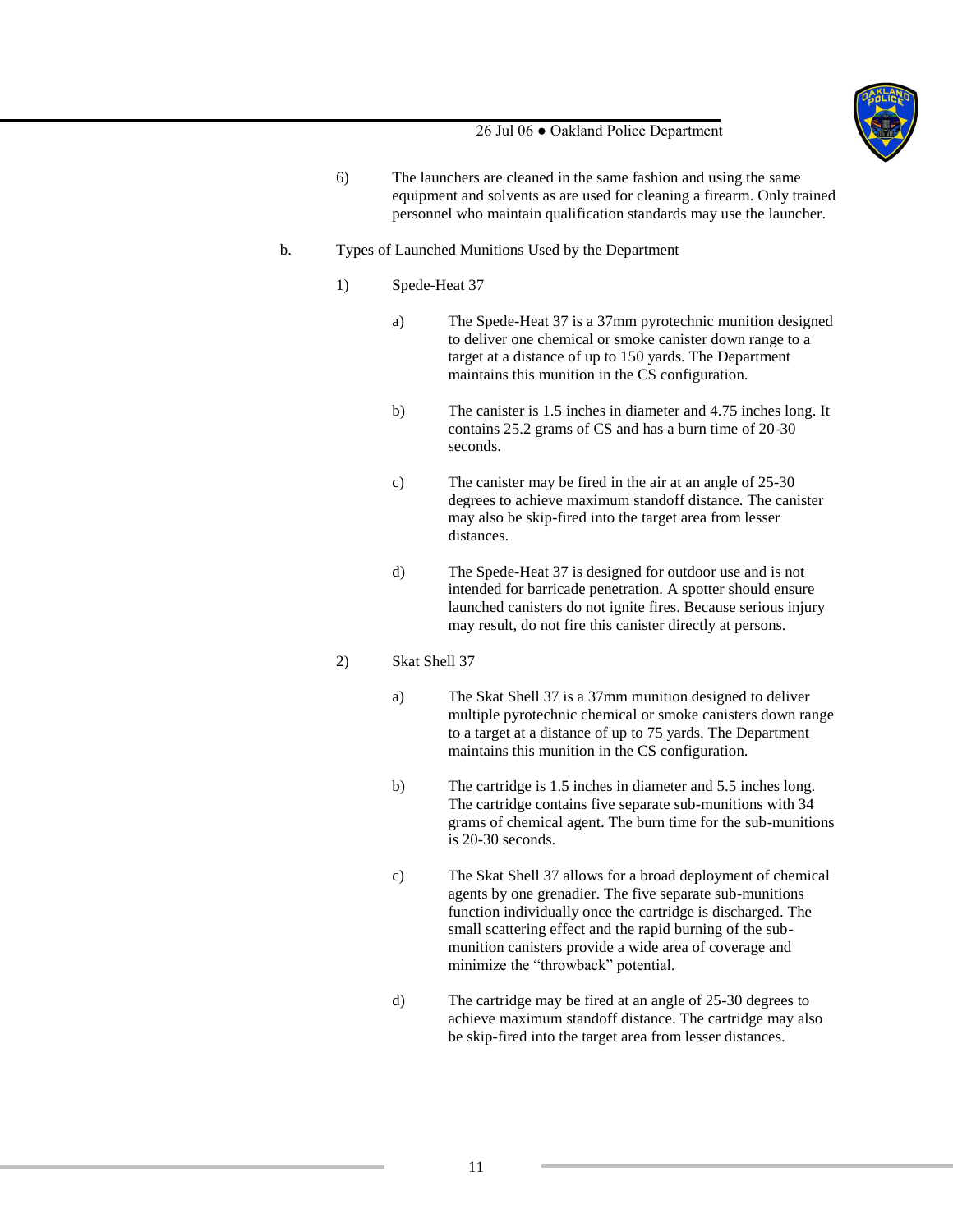

e) The Skat Shell 37 is designed for outdoor use and is not intended for barricade penetration. A spotter should ensure the sub-munitions do not ignite fires. Because serious injury may result, do not fire this canister directly at persons.

#### c. 37mm Muzzle Blast

- 1) The 37mm Muzzle Blast is designed to deliver chemical agent laden powder from a 37mm launcher to a distance of 30 feet. The Muzzle Blast is not a pyrotechnic device.
- 2) The cartridge is 1.5 inches in diameter and 5.5 inches long. The CS cartridge contains 19.6 grams of CS agent. The OC cartridge contains 2.5 grams of OC agent. The Department maintains this munition in both CS and OC configurations.
- 3) The 37mm Muzzle Blast is used as a crowd control tool for the immediate and close deployment of chemical agent. The 37mm Muzzle Blast is an excellent round for deploying chemical laden powder directly onto subjects at ranges up to 30 feet.
- 4) The 37mm Muzzle Blast has also proved successful during tactical operations. It may be used for room clearing, space denial, and contaminating crawl and attic spaces to deny a subject access or to dislodge barricaded subjects.
- 5) It is recommended that the grenadier and all personnel in the immediate vicinity of deployment wear protective masks.

# **IV. CHEMICAL AGENTS FOR TACTICAL OPERATIONS**

#### A. Introduction

- 1. Chemical agents play a significant role in tactical operations.
- 2. Subjects barricaded inside a structure present a clear and identifiable hazard to officers.

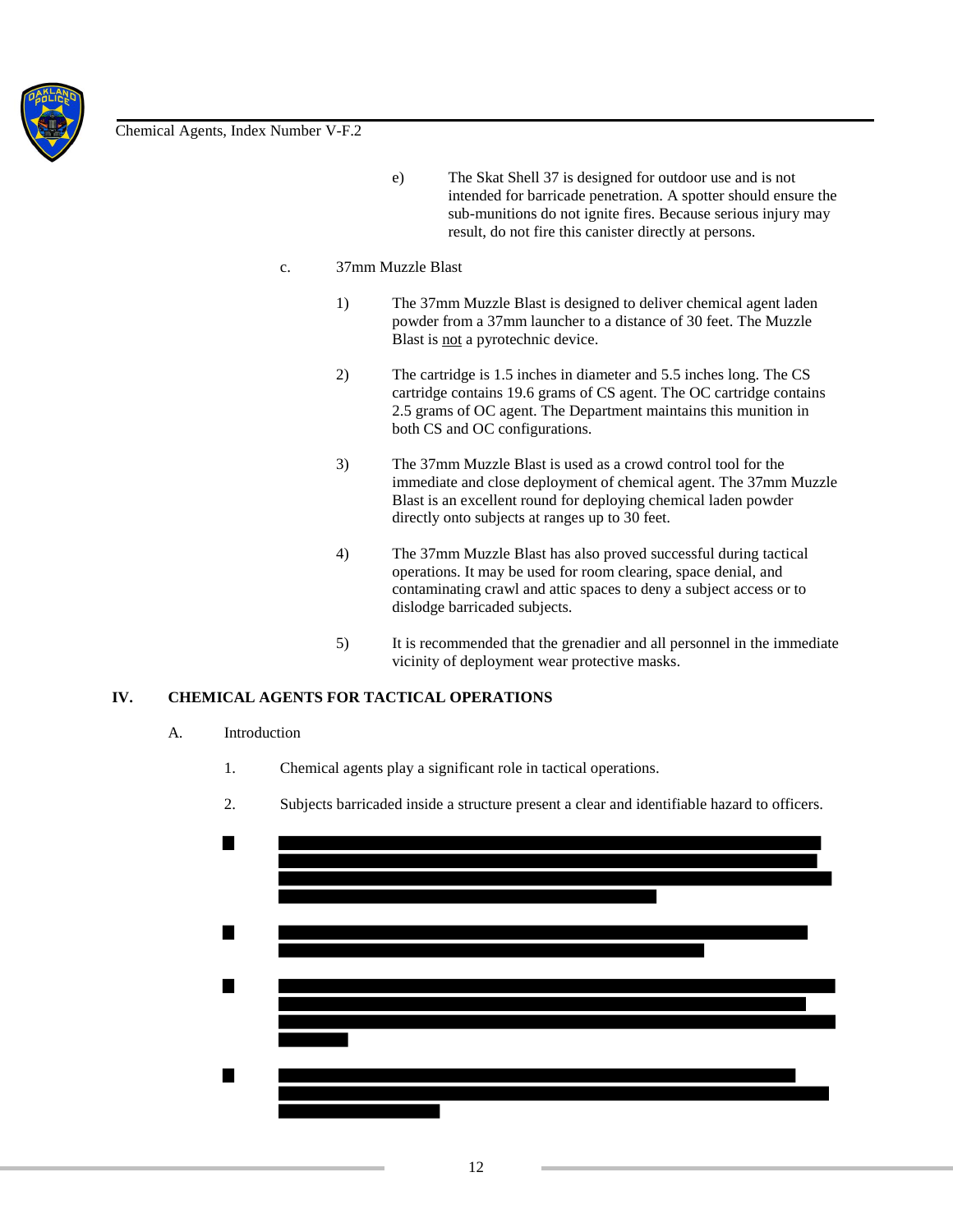

- B. Preparation for Delivery
	- 1. Before the delivery of chemical agents in tactical operations, the complete evaluation of an area is required. Information gathering is one of the keys to preparation. Several key factors may prove advantageous.
	- 2. *Floor Plan*  It is advantageous to know the structure's floor plan and the location of the subject before deployment of munitions.
	- 3. *Agent Selection* Based on the tactical situation and objectives, select the type and form of agent to use.
	- 4. *Method of Deployment* Based on the tactical situation and Department policy, decide the method of deployment. This method may be simultaneous deployment affecting the entire structure or a methodical deployment targeting particular areas.
	- 5. *Precautions*  Because of their potential danger and contamination properties, indiscriminate use of chemicals must be avoided. Medical and fire fighting personnel and equipment should be readily accessible.
	- 6. *Perimeter Control* Ensure the inner and outer perimeter are secure. Ensure that the area is clear of bystanders and traffic.
	- 7. *Communications* Alert all officers on the scene that chemical munitions will be deployed. This alert informs officers chemical munitions, not weapons, are fired and allows officers within the immediate area to don protective masks.
	- 8. *Personnel* Make specific assignments for which officer(s) is to deploy chemical munitions and which officer(s) is to provide over-watch for the deployment.
	- 9. *Delivery* Establish the order of locations within the structure to be contaminated. Also establish the quantity of chemical munitions to be delivered into each target area and the frequency at which chemical agents should be re-deployed into the structure.



- C. Types of Chemical Munitions for Tactical Operations
	- 1. Launched Munitions: 37mm T-14 Barricade Penetrating Projectile (Ferret)
		- a. The Department maintains the 37mm T-14 Barricade Penetrating Projectile (Ferret) as a staple tool for resolving barricaded subject incidents.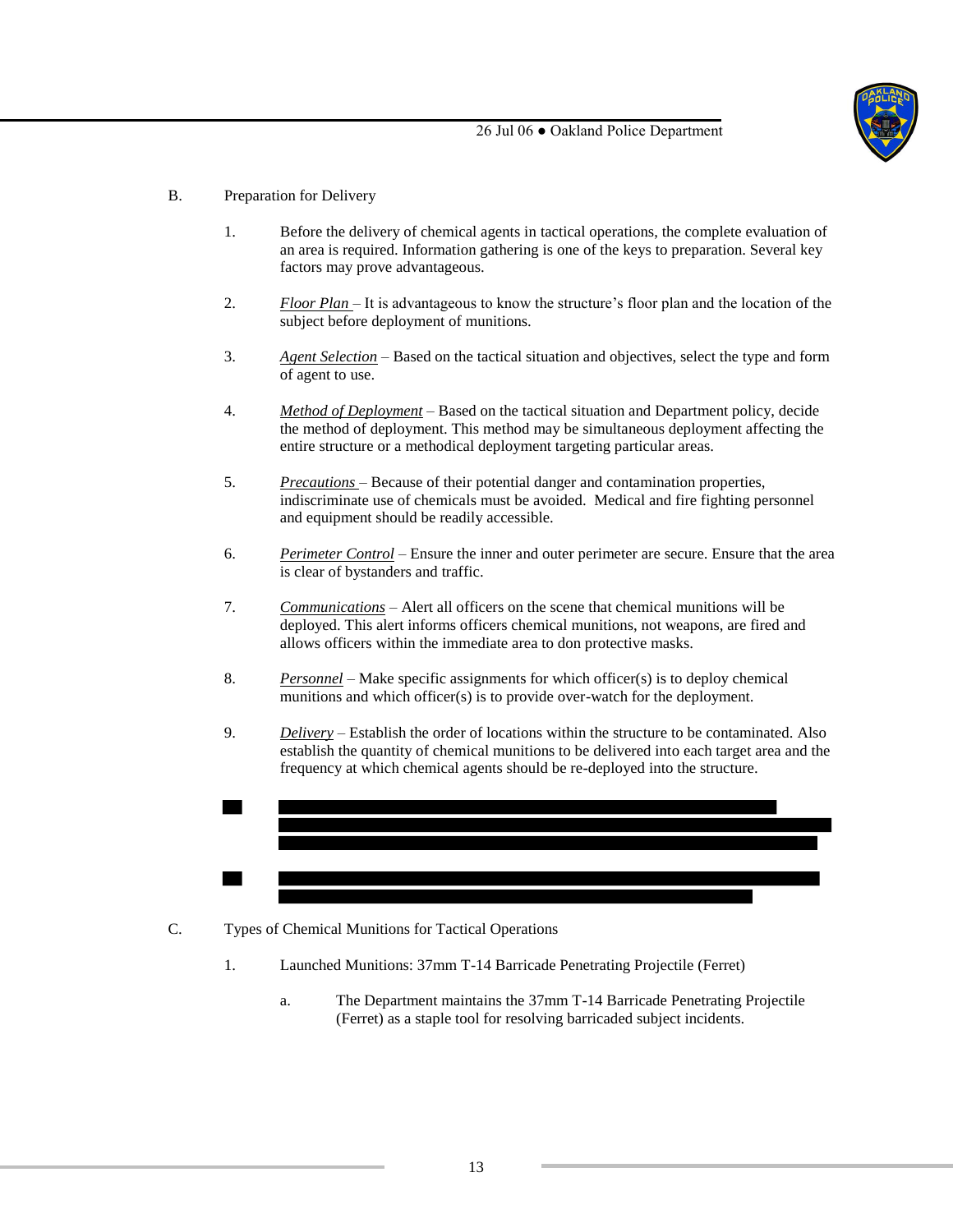

- b. Although the chemical agent payload is low, the benefit of the Ferret is its ability to penetrate barriers and disperse agent beyond the barrier. The Ferret round penetrates windows, particleboard, doors, and interior walls. Upon impact, the nose cone breaks apart and instantaneously delivers the agent payload inside the structure.
- c. The Ferret is a launched chemical munition designed for penetrating physical barriers and is not suitable as a specialty impact munition (SIM). These munitions shall not be direct fired at a subject unless lethal force is authorized.
- d. The Ferret uses the 37mm Launcher as the launching device.
- e. The Ferret is a fin stabilized, frangible projectile filled with .28 oz of liquid CS. The plastic projectile itself is 1.5 inches in diameter and 4.8 inches long.
- f. Spin stabilization affords maximum standoff distance. The Ferret has a maximum range of about 200 yards and is highly accurate at ranges of 50 yards or closer.
- g. The Ferret round is non-burning and suitable for indoor use.
- h. Additional considerations before deployment of the Ferret:
	- 1) *Trajectory considerations* The Ferret must be fired so that the trajectory is low to high. This trajectory reduces the possibility of the Ferret striking any subject standing on the other side of a window or door.
	- 2) *Dispersal considerations* For the agent to disperse, the Ferret's impact must be hard enough to fracture the projectile. Double paned windows, heavy window coverings, and hard wood doors will interfere with the dissemination of the agent from this round.
	- 3) *Deployment considerations* As a rule of thumb, initially deploy two liquid projectiles per room. If the first deployment does not dislodge the suspect, wait  $5 - 15$  minutes and repeat the procedure. Remember that each time you make an insertion with the Ferret round, you are ventilating the structure and allowing for chemical agent to be released.
	- 4) *Performance* After the munitions have been deployed, exercise patience. Allow the agent to contaminate the area and affect the subject. Although the subject may not evacuate the structure, he/she may be reacting in a way that displays his/her location within the structure. Further containment may then be possible at that location.
	- 5) *Force Options* Liquid Ferret projectiles do not produce the intense effects that other chemical munitions produce due to the small payload the Ferret carries. Beginning with Ferret projectiles affords officers ample time to evaluate whether more Ferret projectiles or another form of chemical agent delivery system is required.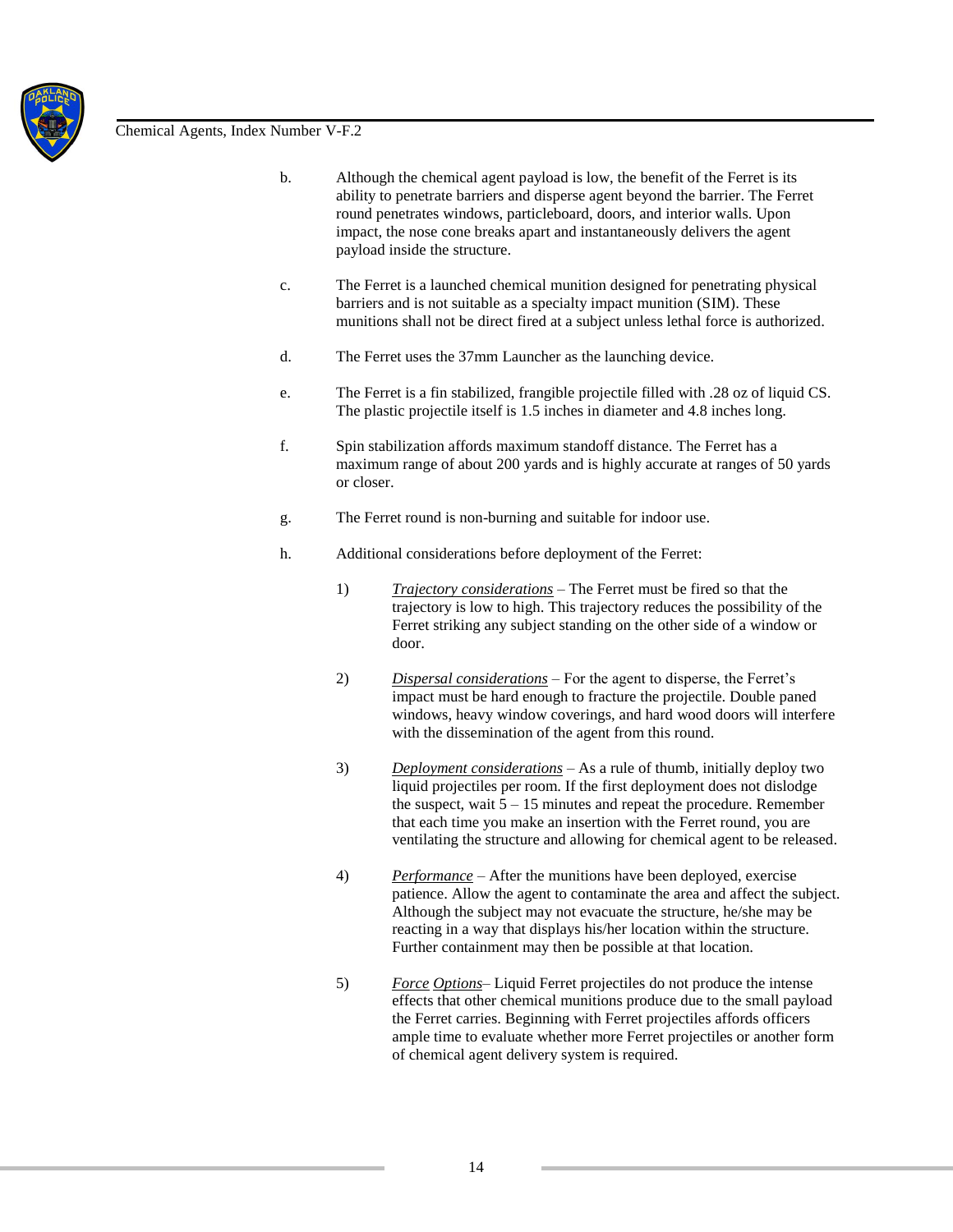![](_page_14_Picture_0.jpeg)

6) Penetration factors for the 37mm Barricade Penetrating Projectile

#### **Direct 90 degree impact**

| Barricade material      | Range    |
|-------------------------|----------|
| 5/8" CDX Plywood        | 50 yards |
| 3/4" CDX Plywood        | 35 yards |
| $\frac{1}{4}$ " OSB     | 50 yards |
| $\frac{1}{2}$ " Drywall | 50 yards |
| 5/8" Drywall            | 50 yards |
| <b>Hollow Core Door</b> | 50 yards |

#### **Indirect 45 degree impact**

| Barricade material      | Range    |
|-------------------------|----------|
| 5/8" CDX Plywood        | 35 yards |
| 3/4" CDX Plywood        | 15 yards |
| $\frac{1}{4}$ OSB       | 50 yards |
| $\frac{1}{2}$ " Drywall | 50 yards |
| 5/8" Drywall            | 50 yards |
| <b>Hollow Core Door</b> | 50 yards |

- 2. Hand Thrown Chemical Munitions for Tactical Operations
	- a. A majority of grenades designed for indoor use operate by dispersing a powdered chemical agent into the atmosphere through a non-fire blast or compressed air expulsion.
	- b. Unable to contaminate a large structure, these non-burning grenades are ideal for contaminating small enclosed areas such as crawl spaces, attics, hallways, and closets.
- 3. T-16 Flameless Expulsion Grenade
	- a. The T-16 Flameless Expulsion Grenade is 1.65 inches in diameter and 7.5 inches long and has a payload of 4.5 grams of CS powder or .5 grams of OC powder.
	- b. The grenade uses a M201A1 fuse to create a 1.5 second delay. Upon activation of the onboard CO2 cartridge, the chemical agent powder is expelled within seconds through two ports in the body of the grenade.
	- c. The extremely light powder remains airborne for extended periods of time depending on draft conditions.
- 4. The Multi-Purpose Grenade (MPG)
	- a. The MPG is designed for indoor and outdoor use and alleviates the potential dangers associated with fire or fragmentation grenades. The grenade can be hand thrown or launched.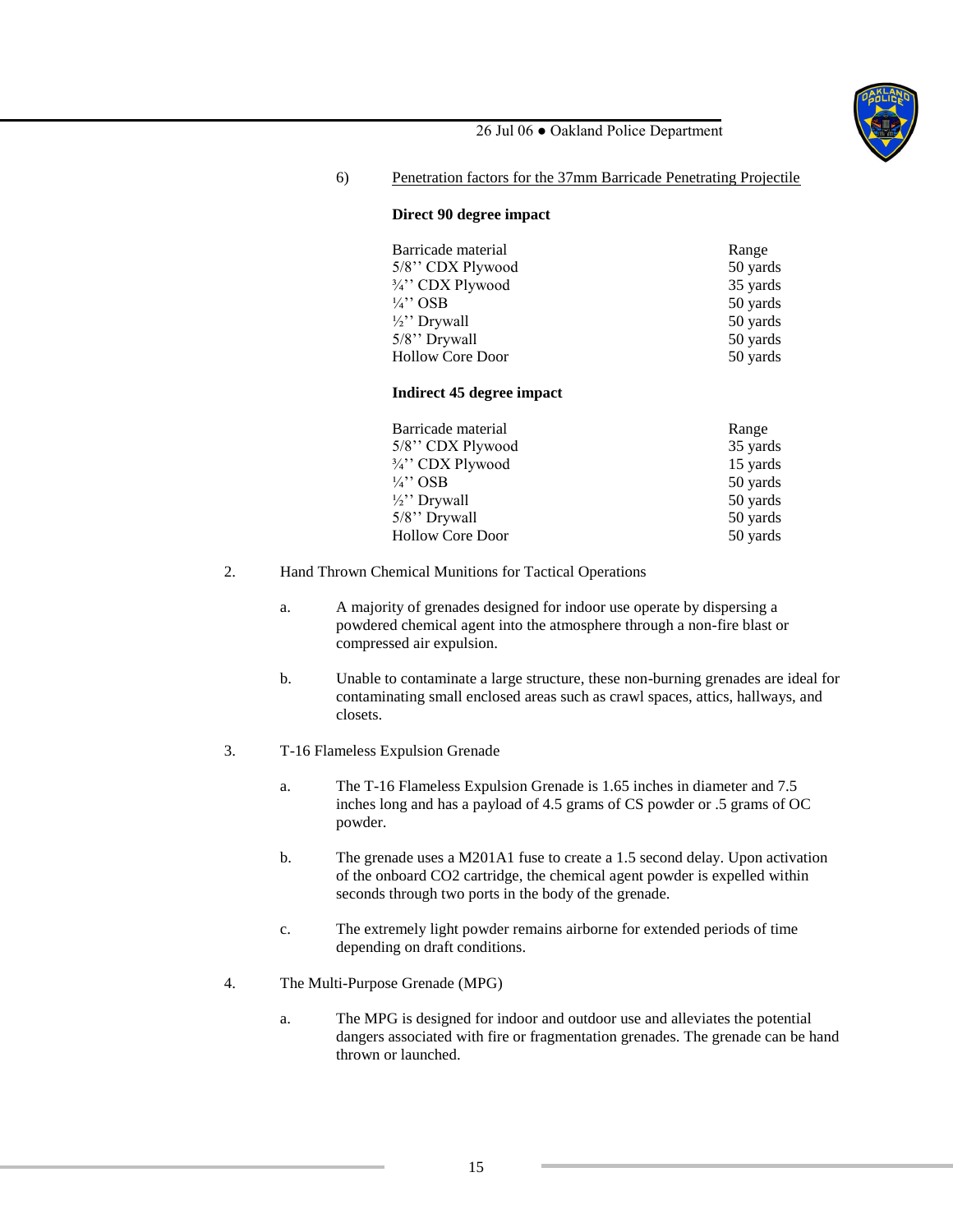![](_page_15_Picture_0.jpeg)

- b. The MPG is 3.3 inches in diameter and 6.4 inches long and has a payload of 54.3 grams of powdered CS. The fuse has a variable delay mechanism of either two or five seconds, depending on the choice of delivery.
- c. When hand throwing this device, the deploying officer must exercise caution and ensure the discharge port is pointed at the intended target.
- 5. #514 Instantaneous Blast Grenade
	- a. The payload of the #514 Instantaneous Blast Grenade is a powdered chemical agent expelled upon initiation of a small internal detonator that has sufficient force to split the canister at the six machined grooves on the outside of the grenade body.
	- b. The grenade is 2.62 inches in diameter and 6.12 inches long. The grenade uses a M201A1 standard fuse with a 1.5 second delay. The payload is 44.0 grams of CS or 9.2 grams of OC.
	- c. This grenade is most effective when used in confined areas and close to the target area.
- 6. #517 Tri-Chamber Flameless Grenade
	- a. This pyrotechnic grenade is specifically designed for indoor use.
	- b. The grenade's internal combustion allows the chemical-laden smoke to release through three ports on the outer canister side while the grenade's two internal canisters safely contain the fire producing properties.
	- c. The grenade is 2.62 inches in diameter and 6.62 inches long and contains 20 grams of CS agent; it has a burn time of  $30 - 40$  seconds. The grenade uses a M201A1 standard fuse with 1.5–second delay. The fuse is shrouded to protect surrounding materials from fire.
	- d. The Tri-Chamber Flameless grenade delivers a pyrotechnic chemical device indoors to maximize the chemical's effectiveness through heat and vaporization while minimizing the chance of fire. As with all pyrotechnic carriers, contamination is greater than contamination produced by powders or liquids.
	- e. The smoke and chemical content is minimal enough that oxygen displacement concerns and lethal concentration levels are rarely reached.
	- f. This grenade is an option when chemical laden powders or liquids are ineffective or inappropriate for the situation.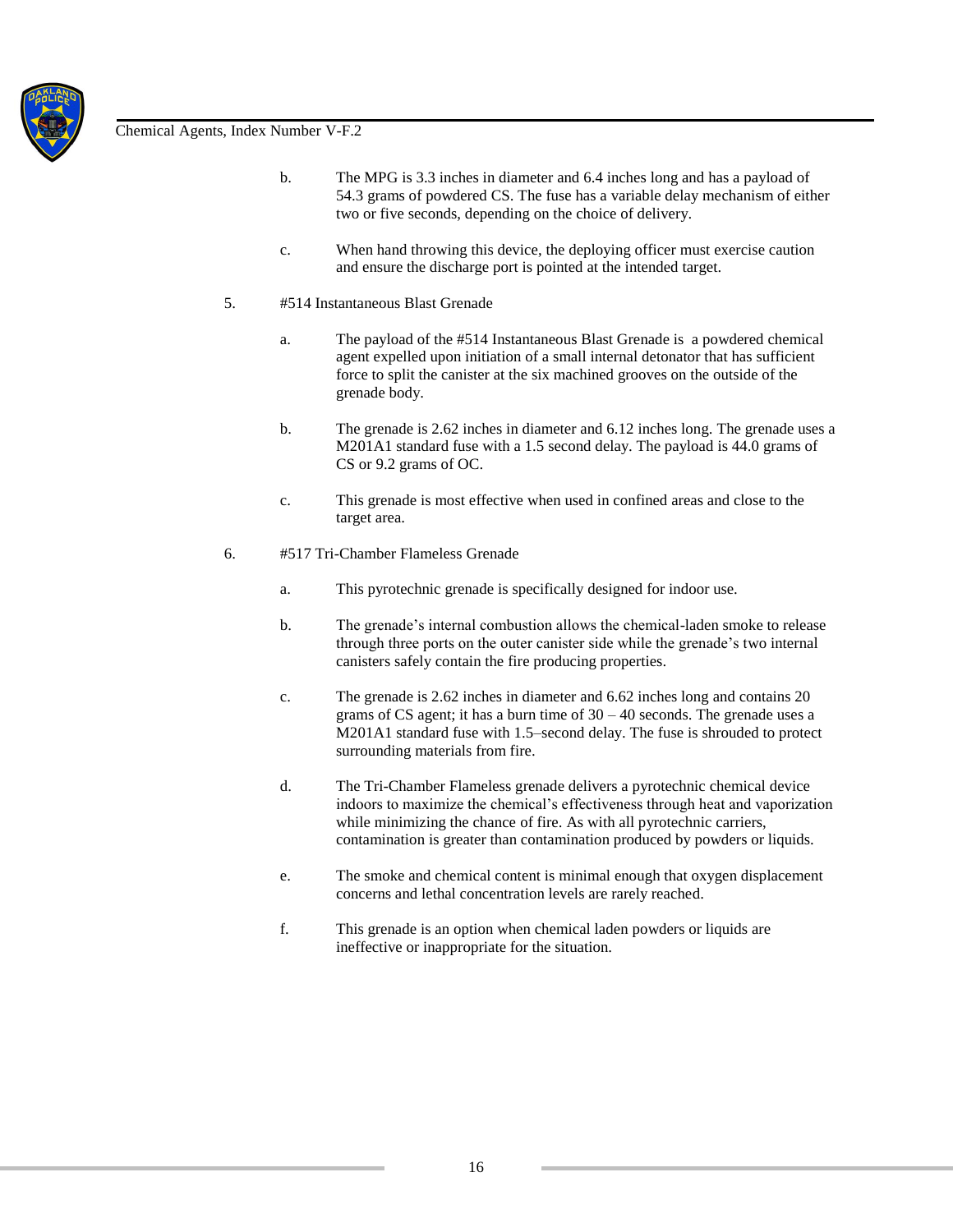![](_page_16_Picture_0.jpeg)

# **V. SAFETY PRECAUTIONS DURING USE OF CHEMICAL AGENTS**

- A. Description and Use of Chemical Protective Mask
	- 1. Description of Chemical Protective Mask
		- a. A protective mask offers the user respiratory and eye protection against chemical agents in the atmosphere. Protective masks generally have an external canister and a full–face cover protecting the eyes, nose, and mouth.
		- b. The Department uses the following chemical protective masks: the Phalanx #68, the Advantage 1000, and the Millennium #70.
		- c. Military issued chemical protective masks such as the M17, M17A1, M17A2, and Model 40 & Model 40A are not National Institute for Occupational Safety and Health (NIOSH) approved for CN/CS/OC. Although the military masks are effective against these agents, Occupational Safety and Health Administration (OSHA) requires law enforcement personnel to use NIOSH approved canisters.
		- d. The term gas mask is inaccurate to describe these chemical protective masks, for the chemical agents officers use are not gases but micro-pulverized particulates that are burned and vaporized and then disseminated as blast dispersion or released in an aerosol or fog.
		- e. Members should periodically inspect the following areas of their masks to ensure serviceability:
			- 1) *Head harness –* Check for frays, crimps, cuts, rips, or holes.
			- 2) *Fasteners –* Check for chips, cracks, bends, or rust.
			- 3) *Nose cups –* Determine if one is installed. If so, make sure it is installed properly. Check for visible damage.
			- 4) *Face piece –* Check for cracks or irregular shape or form. Look for tears, cracks, or holes in the lens. Make sure the lens is sealed properly to the face piece.
			- 5) *In-take\Out-flow Valves –* Check for dryness, cracks, and proper seating.
			- 6) *Canisters –* Make sure the correct canister for the mask is installed and that it has no cracks, dents, or holes.
	- 2. Donning and Clearing a Chemical Protective Mask
		- a. To don a chemical protective mask, follow these steps:
			- 1) Hold your breath.
			- 2) Remove the protective mask from the carrier and grab the temple straps with your middle index fingers. Grab the bottom straps with your thumbs.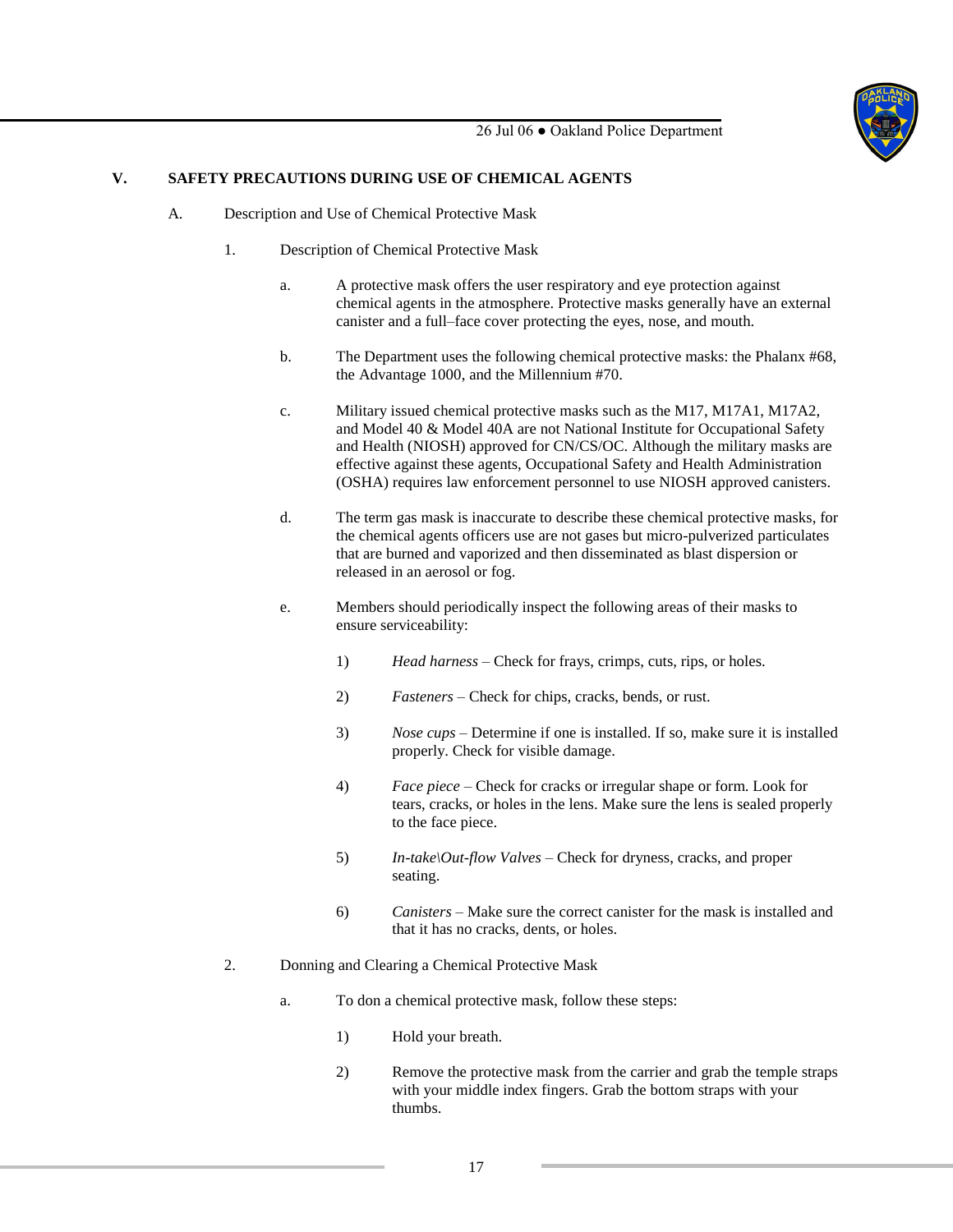![](_page_17_Picture_0.jpeg)

- 3) Insert your chin into the protective mask, followed by your nose, then your forehead.
- 4) Pull the head harness assembly over your head, affixing your face in the mask. Tighten the bottom chinstraps first, then the temple straps, and finally the head straps. Adjust until the fit is snug but comfortable.
- 5) Make certain that hair (including facial hair) is not compromising the mask's face seal. Do not pull straps out and away from your head but rather pull to the rear of your head. Do not pull the straps too tight!
- b. To clear a chemical protective mask, follow these steps:
	- 1) Once the mask is properly donned, inhale deeply. Using the right or left hand, take your palm and cover the in-take valve and the out-flow valve. With your other hand, cover the canister in-take and QUICKLY BLOW OUT. The protective mask will release a small amount of air past the temple area and part slightly from the face, allowing bad air to escape the inside of the mask.
	- 2) Leaving the hand on the canister, QUICKLY INHALE good air into the mask completing the seal. The mask should slightly collapse against the face and remain collapsed until the wearer uncovers the filter.
	- 3) Readjust the face piece to correct for any leakage and repeat steps 2 and 3. Wearing a helmet or other protective headgear may require some adjustments. If the seal has been broken in a contaminated environment, clear and seal the mask 2-3 times to purge the mask as well as possible.
- 3. Performance of Chemical Protective Mask

Filters reduce a user's ability to breathe normally. Using dual filters improves performance. Breathing efficiency becomes continuously reduced as the filter(s) becomes clogged with contaminants. Labored breathing place extra burden on the heart and lungs, thus hastening fatigue.

4. Storage of Chemical Protective Mask

The life of a protective mask and canister is dependent on proper storage. When not in use, a properly maintained mask with an attached sealed canister (using protective tape) should be stored in its carry case. Storing a chemical protective mask in a dry area with a moderate constant temperature minimizes deterioration of the rubber and the canister's absorption of moisture. When inserting the mask into its carry case, avoid folding or creasing the mask so it will not retain the memory of the crease or fold. Do not stretch the head harness over the face piece and lens.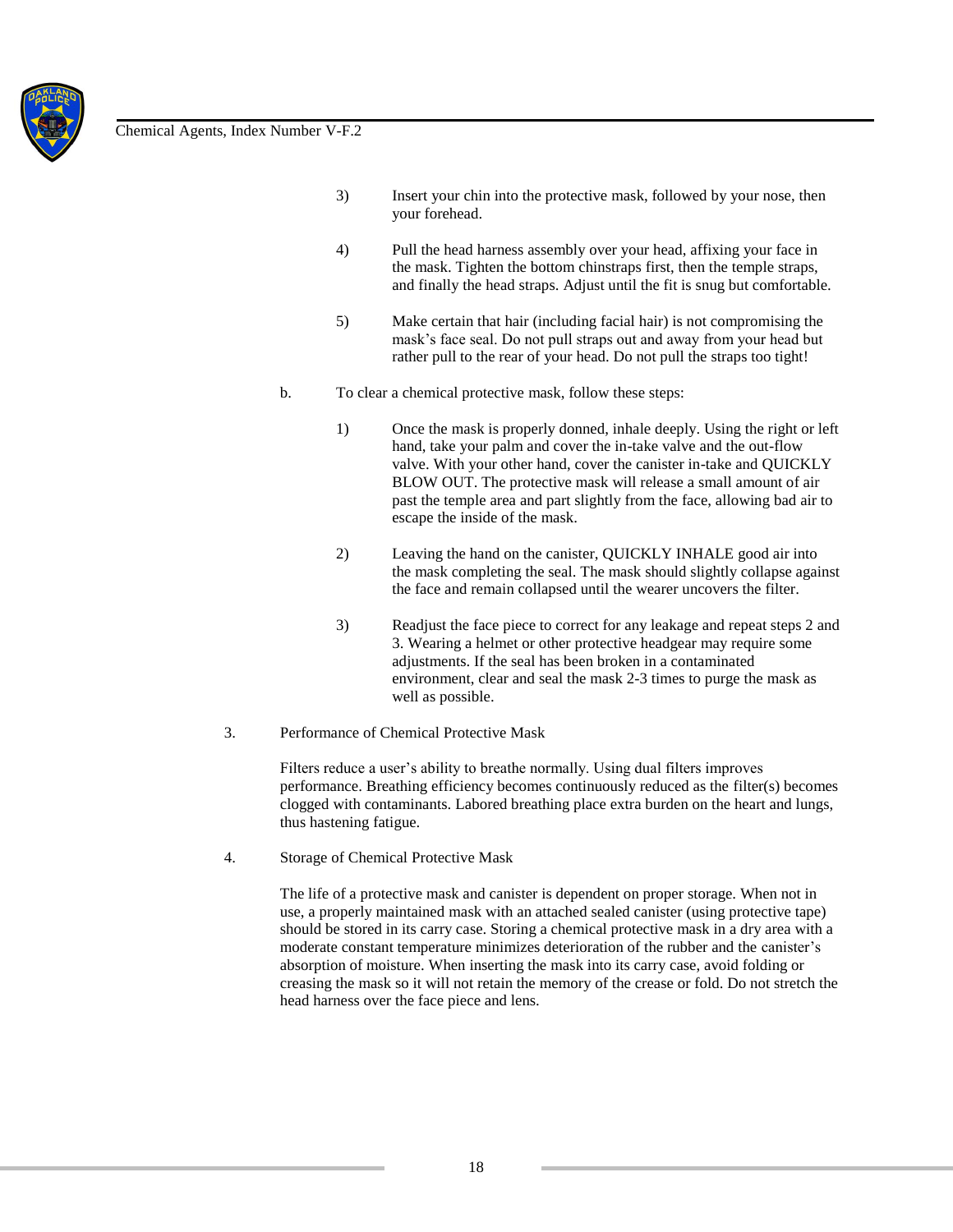![](_page_18_Picture_0.jpeg)

## 5. Maintenance of Chemical Protective Mask

Remove the filter and perform a tap-test by tapping the filter against a hard surface in order to free any residual materials. Thoroughly wash the rubber and plastic parts of the mask with a small amount of mild, non-oil based soap dissolved in warm water. Rinse the mask thoroughly. Allow the mask to air dry. Do not use items such as a heat lamp or hair dryer to dry the mask because the direct, intense heat will cause the rubber to dry out and become brittle. Avoid exposing the mask to direct sunlight.

Do not allow the filter to become wet. Should the filter become exposed to water or any other liquid, replace it. If you have a respiratory illness, the filter may become contaminated. Replace it after use. Standard filters are rated for 4 hours in a heavily contaminated atmosphere. If breathing becomes very labored after 4 hours, replace the filter.

- B. Steps to Decontaminate a Person Exposed to a Chemical Agent
	- 1. Steps to Decontaminate a Person Exposed to Level 1 and Level 2 Contamination

Perform the following steps to help decontaminate a person exposed to level 1 and 2 contamination:

- a. Remove the contaminated individual from the contaminated environment.
- b. Calm the subject and remind the subject to breathe normally and relax.
- c. Monitor the subject's condition.
- d. Summon medical attention to the scene for the purpose of flushing the contaminated areas. Any subject exposed to chemical agents must receive medical assistance as soon as practical.
- e. Flush the contaminated area with copious amounts of cool water.

The effects of the chemical agent should dissipate within 30 to 45 minutes

- 1) **Do Not** rub the affected area. **Do Not** use creams, salves, or lotions to ease the pain.
- 2) **Do Not** leave the individual un-attended.
- 2. Steps to Decontaminate a Level 3 Area Contamination
	- a. Mark the contaminated area and remove spent chemical agent devices, if present.
	- b. Open all doors and window to ventilate the building and remove airborne particulates. Fans may used to increase ventilation.
	- c. Clean surfaces using non-ionic, non-oil based detergents such as Tide or Ivory liquid.